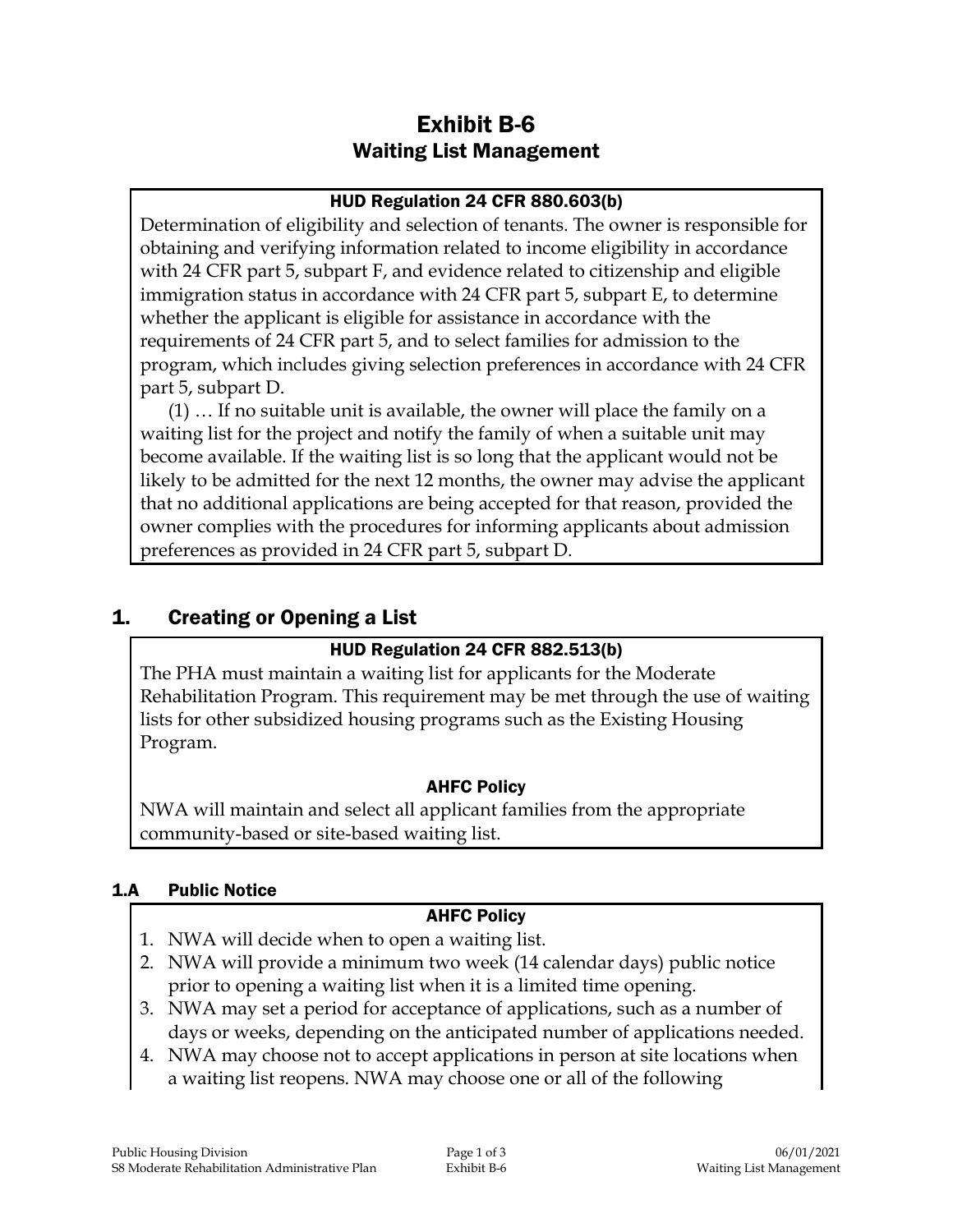application submission requirements: 1) mailing; 2) drop-off at a designated location, 3) facsimile, or 4) on-line submission.

5. The public notice will provide details regarding any ranking criteria used to select applicants from a list.

### 1.B Organizing a List

## AHFC Policy

- An NWA waiting list will contain the following information.
- 1. Applicant name;
- 2. Date and time of application;
- 3. Qualification for any local preference;
- 4. Racial or ethnic designation of the head of household.

NWA may apply one of the following methods of ranking applications depending upon the number of applications needed and the number received. NWA may:

- 1. Apply a random numbering method to the entire list to rank each applicant and then choose the number of applicants that can reasonably expected to be housed in the following 24 months; or
- 2. Rank applications for eligibility by date and time; or
- 3. Rank applications by a preference or combination of preferences and then by date and time of application; or
- 4. Rank applications for predefined income levels using date and time of application to meet income-targeting requirements.

# 2. Working a List

NWA will develop a policy detailing how the waiting list will be generated and worked. AHFC will conduct a periodic waiting list review when it conducts other quality assurance measures to ensure that the waiting list is properly updated and applied in the applicant selection process.

# 3. Withdrawing an Applicant

NWA will develop a policy describing the circumstances under which an applicant may be removed from the waiting list. The policy will include:

- $\triangleright$  When the waiting list may be updated or purged
- $\triangleright$  The circumstances under which an applicant may be reinstated to the waiting list